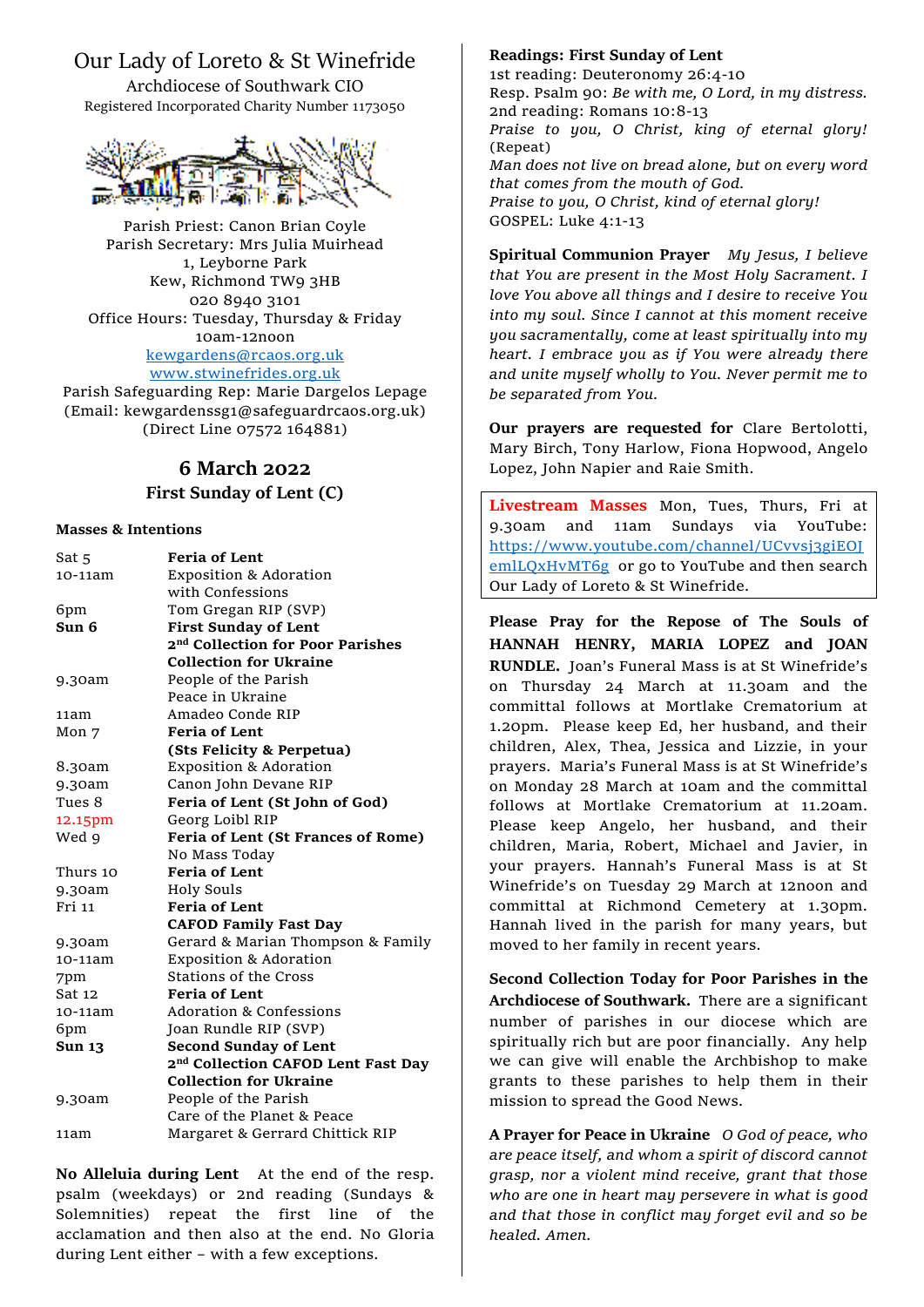**The following statement from Archbishop John Wilson on the invasion of Ukraine** arrived too late for inclusion in last week's newsletter. Although a little out of date now (it refers to Ash Wednesday), it is still highly relevant:

*The shocking news of the invasion of Ukraine is an outrage before God and all right-thinking nations and peoples. We stand in solidarity with Ukraine and unite in responding to the call of Pope Francis for a day of prayer and fasting this coming Ash Wednesday, 2 March. We will fall on our knees before Christ, the Prince of Peace, praying for an end to this act of warfare. We welcome anyone to join us in St George's Cathedral, Southwark for Mass followed by Eucharistic Adoration to pray for peace. I also ask Catholics across the Archdiocese to please pray the rosary for peace on Ash Wednesday. God's plan for the world is peace, not disaster. We pray for Ukraine and her people, and for the world's leaders. No one wins in war. Everyone wins in peace.*

**A Collection for Ukraine** There are many charities appealing for help at this time, especially the Disasters Emergency Committee (DEC) which oversees some fifteen charities. Many of us will have contributed to help Ukraine. This weekend we have a 2nd collection for Poor Parishes and next weekend there is one for CAFOD Lent Fast Day. Ukraine is in great need and so we have a collection basket available and on the contactless devices. All contributions will go to the DEC.

**A New Vicar at St Anne's Church** The following announcement was made last weekend:

*We are delighted to announce that the Crown as Patron has approved the appointment of the Reverend Canon Dr Giles Fraser to be the next Vicar of St Anne's Church Kew.* 

*Giles Fraser is currently Rector of St Mary Newington in the Diocese of Southwark, having previously been Canon Chancellor of St Paul's Cathedral and, before that, Team Rector of Putney. He was ordained in Lichfield and after a curacy in Streetly he served as Chaplain of Wadham College Oxford.*

*Giles is married to Lynn, and he has five children. He says "My time at St Mary, Newington has been very rewarding - and I am, of course, sad to leave. But I am also excited by this new adventure. I very much look forward to getting to know the people of St Anne's and continuing to serve in the Diocese of Southwark."*

*It is anticipated that Giles will be instituted at St Anne's by the Bishop of Kingston at the end of May.*

**Lent,** above all this year, is a time for prayerful reflection and action. Prayer is at the heart of all we are and do. It can be a time to live our faith in a new way. Some suggestions:

[1] set aside a time for prayer each day – it can be 5 minutes. Perhaps use the Sunday or weekday Mass readings to help. A time to be still and place oneself in God's presence;

[2] attend a weekday Mass in addition to Sunday Mass;

[3] pray the Rosary;

[4] Stations of the Cross on Fridays in Lent at 7pm; [5] make a visit to the Blessed Sacrament – the church is open a lot and see the times for Exposition & Adoration;

[6] choose a charity to support this Lent as your almsgiving / choose something good to do;

[7] fast - not only from food but from all that does not build God's Kingdom;

[8] Confession – Saturday mornings during Lent between 10-11am during Exposition & Adoration. There are leaflets in the narthex which might help – on the Rosary, Stations of the Cross, making a visit to the Blessed Sacrament and Confession.

**The CAFOD Family Fast Day Lent Appeal is this Friday 11 March.** Every child should grow up big and strong. Family Fast Day is a day when we can eat simply and give generously to support families in need around the world. This small act of love will make a big difference to many communities affected by extreme hunger and children suffering from malnutrition. You can donate in church on 12/13 March using the contactless devices or the envelopes in the narthex or by visiting the CAFOD website [www.cafod.org.uk/lent.](http://www.cafod.org.uk/lent)

**Lent Groups** based on *All's Well that Ends Well: From Dust to Resurrection – 40 Days with Shakespeare* by Peter Graystone.Final weekend to sign up on the sheet on the red board in the narthex if you would like to join a Lent prayer/study group this year. We very much hope that the groups will be ecumenical, with members from St Luke's/The Barn Church, St Anne's and St Winefride's. Valerie Booth is our contact person. She will liaise with the other churches and contact those who have signed up for the groups: [val.booth123@btinternet.com](mailto:val.booth123@btinternet.com)

**Lent 2022** CAFOD is calling on people to walk 200k for Lent and *"help stamp out hunger, one step at a time".* The Walk Against Hunger is being run with fundraising though JustGiving. Parishioner Ruth Gledhill has set up a Team Tablet and would love it if anyone would like to join that. Of course, feel free to make your own team or join a different one if you know of others. More info at <https://walk.cafod.org.uk/teams/team-tablet> and [cafod.org.uk](http://cafod.org.uk/).

*Saving Grace* **- Online Retreat Offered by the Diocese** A retreat for Lent, introduced by Archbishop John Wilson and led by members of the Spirituality Commission. For more details and to register go to: [http://eepurl.com/hnK\\_Rz](http://eepurl.com/hnK_Rz) And see the notice in the narthex.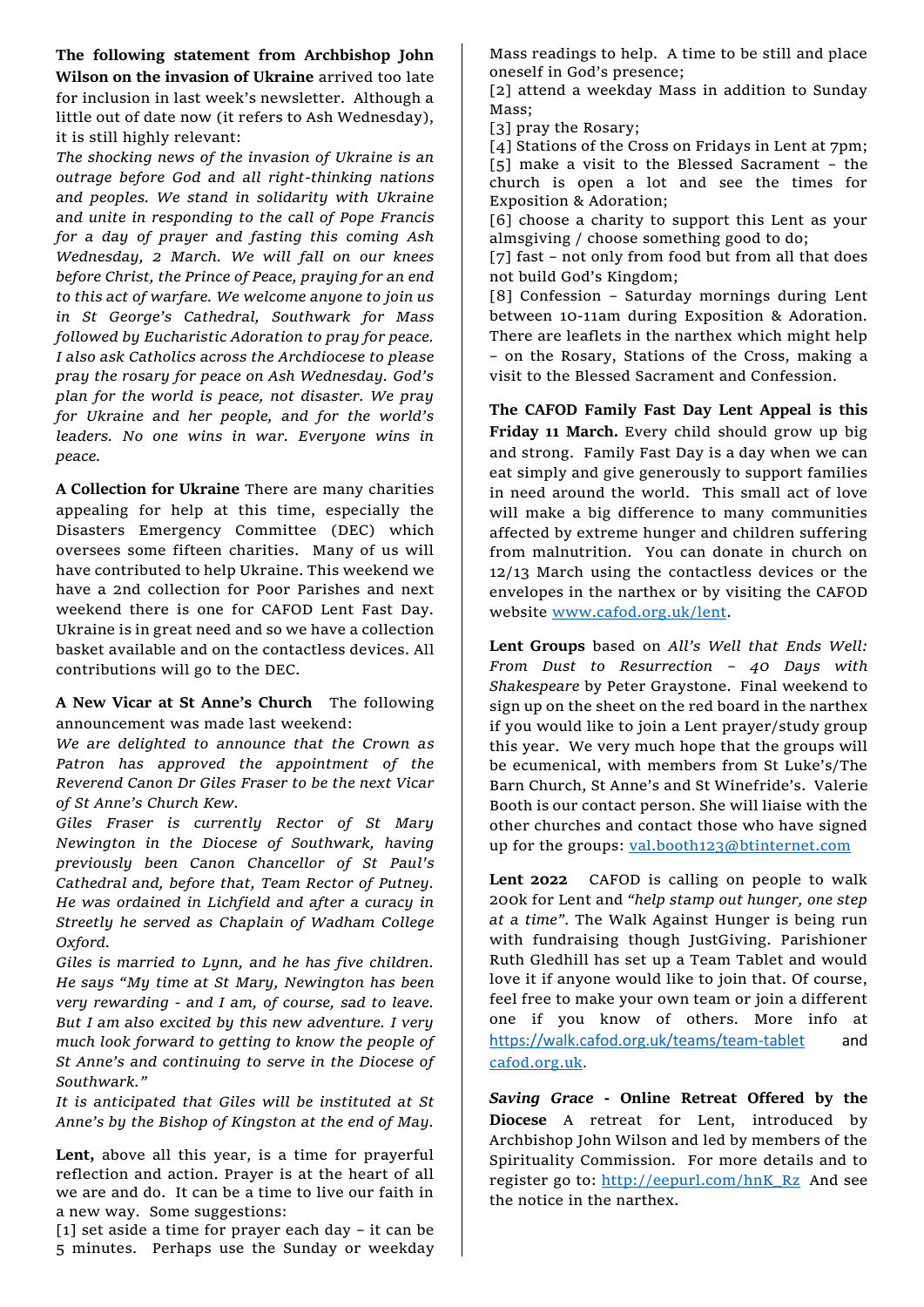**Covid Protocols and Returning To 'Normal'** Our parish policy has been to have an incremental approach to return to 'normal'. All pews are now open for use and it is no longer necessary to sign in. In line with the most recent Government advice, the wearing of face masks is now optional and I shall continue to wear a face mask. We will continue to have a no-touch Sign of Peace for the moment. It is important that we continue to be careful as the virus is still prevalent. Please be sensitive to the needs of those around you, and, where possible, leave a space between you and those not known to you. Please do not come to church if you have any symptoms of Covid. We have been advised to remove the NHS QR code in the narthex.

**Sunday Choirs at 9.30 & 11am** continue to welcome new members as they prepare for Easter. Choir practices are on Wednesdays at 8pm (lasting 45mins) during Lent. All voices welcome. Ability to read music not required but helpful. Three beautiful motets to learn.

**Refreshments after the Sunday 9.30am Mass**  Some parishioners have asked if it would be possible to reinstate the monthly coffee/tea after the Sunday 9.30am Mass. This is certainly possible but it can only happen if at least six volunteers come forward, one of whom is prepared to act as coordinator. This can't fall on those who are already volunteering for lots of things in the parish. If you are interested in volunteering for this, please email the parish office.

**Journeying Together and Our Response to the Synod Process Initiated by Pope Francis:** The summary report and feedback to the diocese is now on the parish website. Lent is a good time to reflect personally and prayerfully on the summary report and feedback. In Eastertide we will organise a series of meetings to enable as many parishioners as possible to gather to discuss what we believe the Holy Spirit is asking of us.Please have a word with fr Brian if you do not have access to the internet and need a paper copy.

**Catholic Medical Ethics** A group for current university students of the healthcare professions interested in learning about the Catholic Church's response to difficult ethical questions. See the notice in the narthex.

**The Church Narthex (Porch)** You are kindly asked not to leave donations of books, toys etc. in the church. This is for reasons of health & safety/fire risk. Charity collection and council recycling points are available in Kew Village. This does not apply, of course, to the Richmond Food Bank collection boxes in the narthex. Many thanks for your help.

#### **A New Initiative for Our Younger Parishioners**

#### **THE ACUTIS CLUB**

"To always be close to Jesus. that is my life plan."

**Objective of the Group** To create a nurturing, safe and positive environment for our young parishioners between their First Holy Communion and their Confirmation, so they feel connected to our parish, socialise with each other, and establish the foundations of a life of Faith and Love.

#### **Our vision**

- a place of joyful interactions
- a place of connection, wherever the child may be
- a safe place to talk about what concerns them
- a place that exemplifies why Faith matters

**Our Mission** To make it fun to go to Church by creating a safe and caring space where children can, simply, be.

**Blessed Carlo Acutis** Our club is named after the English-born Italian teenager who died of Leukaemia in 2006 and was beatified in 2020 by Pope Francis. During his life, Carlo showed that it is possible to put God first in our digitally obsessed world and to do so joyfully, putting oneself at the service of others. He is a wonderful model for our club and our young people.

**Age Group** Initially, we will open the club to the younger age band, **School Year 4 – Year 8**. Our ambition is eventually to offer a provision for all young people aged from 8-16 years, as well as a group for older teenagers.

**Acutis Club Schedule** We aim to start with a bimonthly club on the following Sundays in term time from 4-5pm (possibly 5-6pm in the summer): **Sunday 20 March**  Easter Break **Sundays 24 April; 8 May; 22 May** 

Half Term **Sundays 12 June; 26 June; 3 July**  Summer Break **Sunday 18 September** *Further dates to follow*